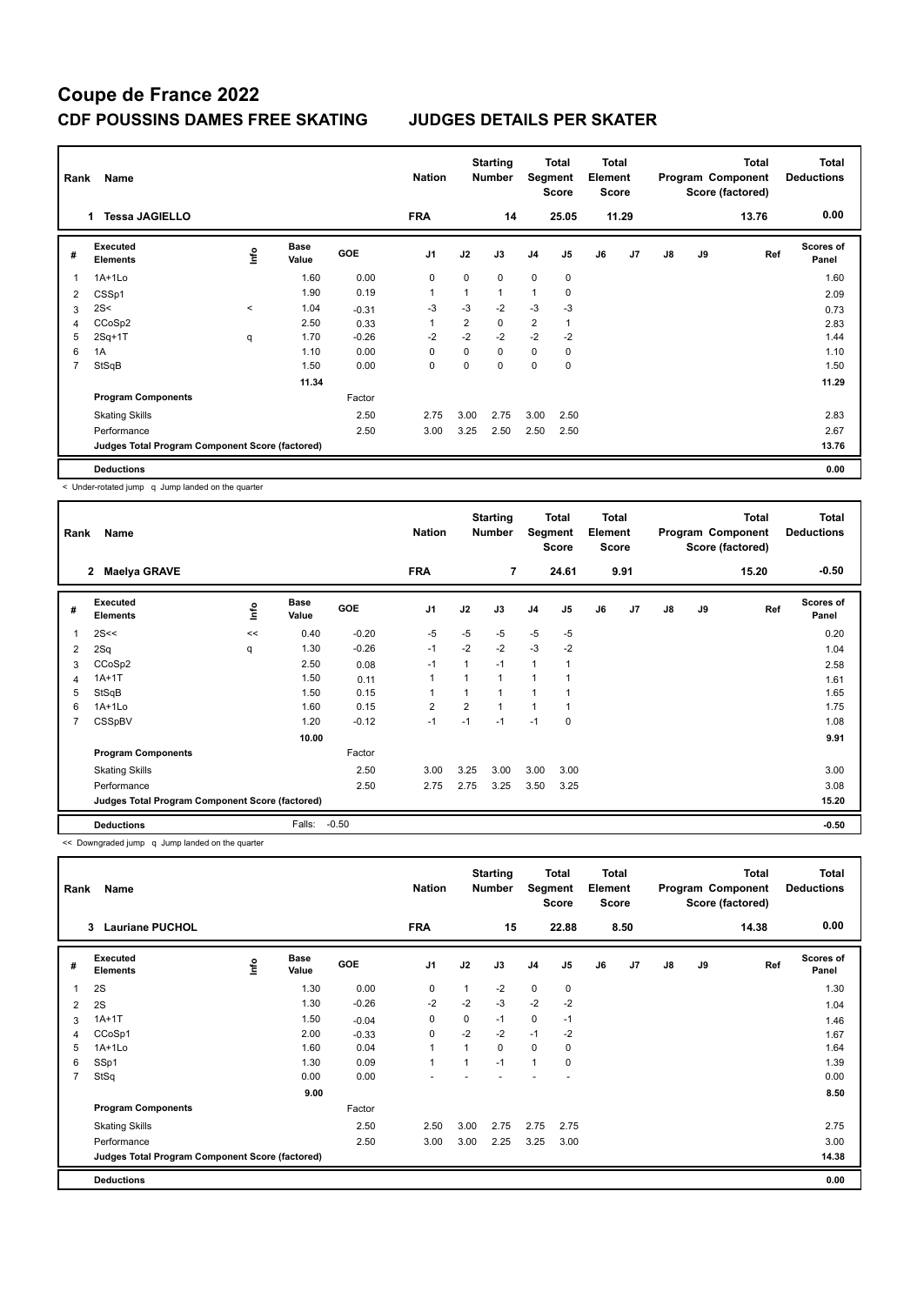| Rank | Name                                            |         | <b>Nation</b>        |         | <b>Starting</b><br><b>Number</b> |          | <b>Total</b><br>Segment<br><b>Score</b> | Total<br>Element<br><b>Score</b> |                |    |      | <b>Total</b><br>Program Component<br>Score (factored) | <b>Total</b><br><b>Deductions</b> |       |                           |
|------|-------------------------------------------------|---------|----------------------|---------|----------------------------------|----------|-----------------------------------------|----------------------------------|----------------|----|------|-------------------------------------------------------|-----------------------------------|-------|---------------------------|
|      | 4 Irina JANY                                    |         |                      |         | <b>FRA</b>                       |          | 3                                       |                                  | 22.38          |    | 9.48 |                                                       |                                   | 12.90 | 0.00                      |
| #    | <b>Executed</b><br><b>Elements</b>              | ١nf٥    | <b>Base</b><br>Value | GOE     | J <sub>1</sub>                   | J2       | J3                                      | J <sub>4</sub>                   | J <sub>5</sub> | J6 | J7   | J8                                                    | J9                                | Ref   | <b>Scores of</b><br>Panel |
| 1    | $1Lz+1T$                                        |         | 1.00                 | 0.02    | 1                                | 1        | $\mathbf 0$                             | $\mathbf 0$                      | $\pmb{0}$      |    |      |                                                       |                                   |       | 1.02                      |
| 2    | 1A                                              |         | 1.10                 | 0.11    | 1                                | 1        | $\mathbf 0$                             | $\mathbf{1}$                     | 1              |    |      |                                                       |                                   |       | 1.21                      |
| 3    | 1A                                              |         | 1.10                 | 0.11    | 1                                | 1        | $\mathbf{1}$                            | 0                                | 1              |    |      |                                                       |                                   |       | 1.21                      |
| 4    | CCoSp2                                          |         | 2.50                 | $-0.08$ | $-1$                             | $-1$     | 0                                       | $\mathbf{1}$                     | 0              |    |      |                                                       |                                   |       | 2.42                      |
| 5    | $1$ Lo $+1$ Lo $*$                              | $\star$ | 0.50                 | 0.02    | 1                                | $\Omega$ | $\mathbf 0$                             | $\mathbf{1}$                     | 0              |    |      |                                                       |                                   |       | 0.52                      |
| 6    | <b>CUSpB</b>                                    |         | 1.50                 | 0.15    | 1                                | 1        | $\mathbf{1}$                            | 1                                | 1              |    |      |                                                       |                                   |       | 1.65                      |
| 7    | StSqB                                           |         | 1.50                 | $-0.05$ | $-2$                             | 0        | $\mathbf{0}$                            | $-1$                             | 1              |    |      |                                                       |                                   |       | 1.45                      |
|      |                                                 |         | 9.20                 |         |                                  |          |                                         |                                  |                |    |      |                                                       |                                   |       | 9.48                      |
|      | <b>Program Components</b>                       |         |                      | Factor  |                                  |          |                                         |                                  |                |    |      |                                                       |                                   |       |                           |
|      | <b>Skating Skills</b>                           |         |                      | 2.50    | 2.50                             | 2.75     | 2.25                                    | 2.50                             | 2.75           |    |      |                                                       |                                   |       | 2.58                      |
|      | Performance                                     |         |                      | 2.50    | 2.25                             | 2.75     | 2.75                                    | 3.00                             | 2.25           |    |      |                                                       |                                   |       | 2.58                      |
|      | Judges Total Program Component Score (factored) |         |                      |         |                                  |          |                                         |                                  |                |    |      |                                                       |                                   |       | 12.90                     |
|      | <b>Deductions</b>                               |         |                      |         |                                  |          |                                         |                                  |                |    |      |                                                       |                                   |       | 0.00                      |

\* Invalid element

| Rank | Name                                            |      |                      |            | <b>Nation</b>  |                | <b>Starting</b><br><b>Number</b> | Segment        | <b>Total</b><br><b>Score</b> | Total<br>Element<br><b>Score</b> |                |    |    | <b>Total</b><br>Program Component<br>Score (factored) | <b>Total</b><br><b>Deductions</b> |
|------|-------------------------------------------------|------|----------------------|------------|----------------|----------------|----------------------------------|----------------|------------------------------|----------------------------------|----------------|----|----|-------------------------------------------------------|-----------------------------------|
|      | 5<br><b>Marceline SIRLIN-LHOMME</b>             |      |                      |            | <b>FRA</b>     |                | 4                                |                | 21.91                        |                                  | 9.78           |    |    | 13.13                                                 | $-1.00$                           |
| #    | <b>Executed</b><br><b>Elements</b>              | ١nfo | <b>Base</b><br>Value | <b>GOE</b> | J <sub>1</sub> | J2             | J3                               | J4             | J <sub>5</sub>               | J6                               | J <sub>7</sub> | J8 | J9 | Ref                                                   | <b>Scores of</b><br>Panel         |
| 1    | 1A+1Lo                                          |      | 1.60                 | 0.11       | 1              | 1              | $\mathbf{1}$                     | $\overline{1}$ | 1                            |                                  |                |    |    |                                                       | 1.71                              |
| 2    | 2T                                              |      | 1.30                 | $-0.30$    | $-2$           | $-3$           | $-2$                             | $-3$           | $-2$                         |                                  |                |    |    |                                                       | 1.00                              |
| 3    | SSp2                                            |      | 1.60                 | 0.32       | $\overline{2}$ | $\overline{2}$ | $\overline{2}$                   | 2              | 3                            |                                  |                |    |    |                                                       | 1.92                              |
| 4    | 2S                                              |      | 1.30                 | $-0.65$    | -5             | $-5$           | $-5$                             | $-5$           | $-5$                         |                                  |                |    |    |                                                       | 0.65                              |
| 5    | StSqB                                           |      | 1.50                 | 0.10       | 0              | 1              | 1                                | $\mathbf{1}$   | 0                            |                                  |                |    |    |                                                       | 1.60                              |
| 6    | 2T                                              |      | 1.30                 | $-0.65$    | $-5$           | $-5$           | $-5$                             | $-5$           | $-5$                         |                                  |                |    |    |                                                       | 0.65                              |
| 7    | CCoSp2                                          |      | 2.50                 | $-0.25$    | $-1$           | $-1$           | $-1$                             | $-2$           | $-1$                         |                                  |                |    |    |                                                       | 2.25                              |
|      |                                                 |      | 11.10                |            |                |                |                                  |                |                              |                                  |                |    |    |                                                       | 9.78                              |
|      | <b>Program Components</b>                       |      |                      | Factor     |                |                |                                  |                |                              |                                  |                |    |    |                                                       |                                   |
|      | <b>Skating Skills</b>                           |      |                      | 2.50       | 2.75           | 2.75           | 2.50                             | 3.00           | 2.75                         |                                  |                |    |    |                                                       | 2.75                              |
|      | Performance                                     |      |                      | 2.50       | 2.50           | 2.25           | 2.75                             | 3.25           | 2.00                         |                                  |                |    |    |                                                       | 2.50                              |
|      | Judges Total Program Component Score (factored) |      |                      |            |                |                |                                  |                |                              |                                  |                |    |    |                                                       | 13.13                             |
|      | <b>Deductions</b>                               |      | Falls:               | $-1.00$    |                |                |                                  |                |                              |                                  |                |    |    |                                                       | $-1.00$                           |

| Rank           | Name                                            |      |                      |            | <b>Nation</b>  |          | <b>Starting</b><br><b>Number</b> | Segment      | Total<br><b>Score</b> | <b>Total</b><br>Element<br><b>Score</b> |      |    |    | <b>Total</b><br>Program Component<br>Score (factored) | <b>Total</b><br><b>Deductions</b> |
|----------------|-------------------------------------------------|------|----------------------|------------|----------------|----------|----------------------------------|--------------|-----------------------|-----------------------------------------|------|----|----|-------------------------------------------------------|-----------------------------------|
|                | <b>Muse VANDAMME</b><br>6                       |      |                      |            | <b>FRA</b>     |          | 13                               |              | 21.83                 |                                         | 9.48 |    |    | 13.35                                                 | $-1.00$                           |
| #              | Executed<br><b>Elements</b>                     | ١nfo | <b>Base</b><br>Value | <b>GOE</b> | J <sub>1</sub> | J2       | J3                               | J4           | J <sub>5</sub>        | J6                                      | J7   | J8 | J9 | Ref                                                   | <b>Scores of</b><br>Panel         |
| 1              | $1A+1T$                                         |      | 1.50                 | 0.00       | 0              | $\Omega$ | $\mathbf{1}$                     | $\mathbf 0$  | 0                     |                                         |      |    |    |                                                       | 1.50                              |
| $\overline{2}$ | SSp1                                            |      | 1.30                 | 0.04       | $-1$           | 1        | 0                                | $\mathbf{1}$ | 0                     |                                         |      |    |    |                                                       | 1.34                              |
| 3              | StSqB                                           |      | 1.50                 | 0.15       | 1              | 1        | $\mathbf{1}$                     | $-1$         | 1                     |                                         |      |    |    |                                                       | 1.65                              |
| $\overline{4}$ | 2S                                              |      | 1.30                 | $-0.65$    | $-5$           | $-5$     | $-5$                             | $-5$         | $-5$                  |                                         |      |    |    |                                                       | 0.65                              |
| 5              | 2S                                              |      | 1.30                 | $-0.09$    | $-1$           | $-1$     | 0                                | $-1$         | 0                     |                                         |      |    |    |                                                       | 1.21                              |
| 6              | CCoSpB                                          |      | 1.70                 | $-0.17$    | 0              | $-1$     | $-1$                             | $-2$         | $-1$                  |                                         |      |    |    |                                                       | 1.53                              |
| $\overline{7}$ | $1A+1Lo$                                        |      | 1.60                 | 0.00       | 0              | 0        | 0                                | $-1$         | 0                     |                                         |      |    |    |                                                       | 1.60                              |
|                |                                                 |      | 10.20                |            |                |          |                                  |              |                       |                                         |      |    |    |                                                       | 9.48                              |
|                | <b>Program Components</b>                       |      |                      | Factor     |                |          |                                  |              |                       |                                         |      |    |    |                                                       |                                   |
|                | <b>Skating Skills</b>                           |      |                      | 2.50       | 2.00           | 2.50     | 3.00                             | 2.25         | 2.50                  |                                         |      |    |    |                                                       | 2.42                              |
|                | Performance                                     |      |                      | 2.50       | 2.50           | 2.75     | 3.25                             | 3.25         | 2.75                  |                                         |      |    |    |                                                       | 2.92                              |
|                | Judges Total Program Component Score (factored) |      |                      |            |                |          |                                  |              |                       |                                         |      |    |    |                                                       | 13.35                             |
|                | <b>Deductions</b>                               |      | Falls:               | $-1.00$    |                |          |                                  |              |                       |                                         |      |    |    |                                                       | $-1.00$                           |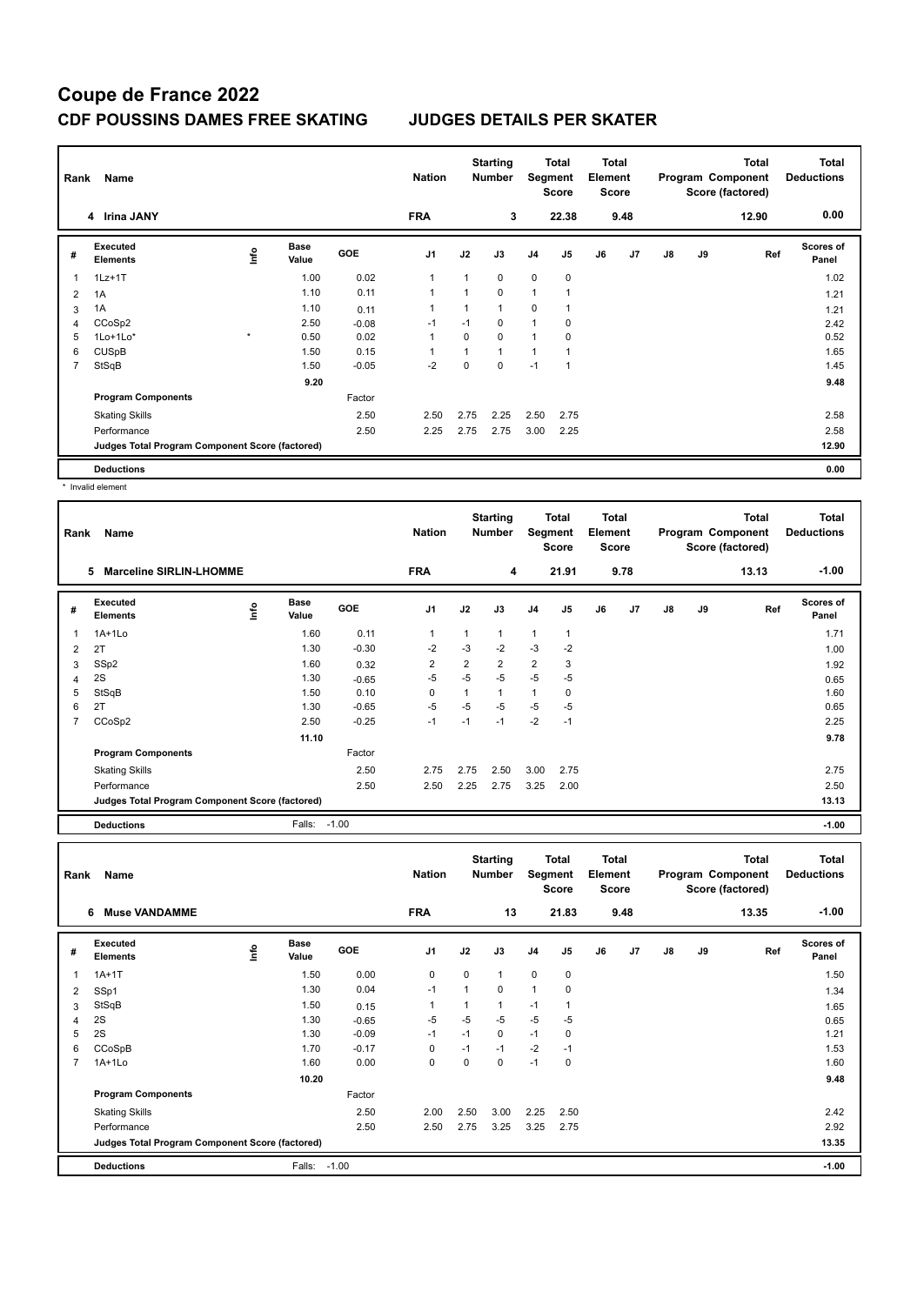| Rank           | Name                                            |      |                      |            | <b>Nation</b>  |              | <b>Starting</b><br><b>Number</b> |                | <b>Total</b><br>Segment<br><b>Score</b> | <b>Total</b><br>Element<br><b>Score</b> |                |    |    | <b>Total</b><br>Program Component<br>Score (factored) | <b>Total</b><br><b>Deductions</b> |
|----------------|-------------------------------------------------|------|----------------------|------------|----------------|--------------|----------------------------------|----------------|-----------------------------------------|-----------------------------------------|----------------|----|----|-------------------------------------------------------|-----------------------------------|
|                | Elsa DASILVA-MOUTINHO<br>$\overline{7}$         |      |                      |            | <b>FRA</b>     |              | 9                                |                | 21.76                                   |                                         | 8.20           |    |    | 13.56                                                 | 0.00                              |
| #              | Executed<br><b>Elements</b>                     | ١nf٥ | <b>Base</b><br>Value | <b>GOE</b> | J <sub>1</sub> | J2           | J3                               | J <sub>4</sub> | J <sub>5</sub>                          | J6                                      | J <sub>7</sub> | J8 | J9 | Ref                                                   | Scores of<br>Panel                |
| -1             | $1F+1Lo$                                        |      | 1.00                 | 0.05       | 1              | 0            | $\mathbf{1}$                     | $\mathbf{1}$   | $\overline{1}$                          |                                         |                |    |    |                                                       | 1.05                              |
| 2              | CCoSpBV                                         |      | 1.28                 | 0.09       | $\overline{2}$ | $-1$         | $\overline{2}$                   | $-3$           | $\overline{1}$                          |                                         |                |    |    |                                                       | 1.37                              |
| 3              | 1A                                              |      | 1.10                 | $-0.11$    | 0              | $-1$         | $-1$                             | $-1$           | $-1$                                    |                                         |                |    |    |                                                       | 0.99                              |
| 4              | <b>StSqB</b>                                    |      | 1.50                 | 0.00       | $\Omega$       | $\Omega$     | 0                                | $-1$           | 0                                       |                                         |                |    |    |                                                       | 1.50                              |
| 5              | $1S+1T$                                         |      | 0.80                 | 0.00       | $\Omega$       | $\Omega$     | $\Omega$                         | 0              | 0                                       |                                         |                |    |    |                                                       | 0.80                              |
| 6              | 1A                                              |      | 1.10                 | $-0.04$    | 0              | $-1$         | $-1$                             | 0              | 0                                       |                                         |                |    |    |                                                       | 1.06                              |
| $\overline{7}$ | SSp1                                            |      | 1.30                 | 0.13       | 3              | $\mathbf{1}$ | $\mathbf{1}$                     | $\mathbf{1}$   | $\overline{1}$                          |                                         |                |    |    |                                                       | 1.43                              |
|                |                                                 |      | 8.08                 |            |                |              |                                  |                |                                         |                                         |                |    |    |                                                       | 8.20                              |
|                | <b>Program Components</b>                       |      |                      | Factor     |                |              |                                  |                |                                         |                                         |                |    |    |                                                       |                                   |
|                | <b>Skating Skills</b>                           |      |                      | 2.50       | 2.50           | 3.00         | 3.25                             | 2.50           | 2.25                                    |                                         |                |    |    |                                                       | 2.67                              |
|                | Performance                                     |      |                      | 2.50       | 2.50           | 3.00         | 2.75                             | 3.00           | 2.00                                    |                                         |                |    |    |                                                       | 2.75                              |
|                | Judges Total Program Component Score (factored) |      |                      |            |                |              |                                  |                |                                         |                                         |                |    |    |                                                       | 13.56                             |
|                | <b>Deductions</b>                               |      |                      |            |                |              |                                  |                |                                         |                                         |                |    |    |                                                       | 0.00                              |
|                |                                                 |      |                      |            |                |              |                                  |                |                                         |                                         |                |    |    |                                                       |                                   |
| Rank           | Name                                            |      |                      |            | <b>Nation</b>  |              | <b>Starting</b><br><b>Number</b> |                | <b>Total</b><br>Segment<br><b>Score</b> | <b>Total</b><br>Element<br><b>Score</b> |                |    |    | <b>Total</b><br>Program Component<br>Score (factored) | Total<br><b>Deductions</b>        |
|                | <b>Flora DANCI</b><br>8                         |      |                      |            | <b>FRA</b>     |              | 6                                |                | 21.57                                   |                                         | 9.89           |    |    | 11.68                                                 | 0.00                              |

|   | ö<br><b>FIOR DANCE</b>                          |         |               |         | FRA            |      | O                       |                | 21.57       |    | 9.89 |    |    | 11.00 | v.vv                      |
|---|-------------------------------------------------|---------|---------------|---------|----------------|------|-------------------------|----------------|-------------|----|------|----|----|-------|---------------------------|
| # | Executed<br><b>Elements</b>                     | ١nto    | Base<br>Value | GOE     | J <sub>1</sub> | J2   | J3                      | J <sub>4</sub> | J5          | J6 | J7   | J8 | J9 | Ref   | <b>Scores of</b><br>Panel |
|   | 2Sq                                             | q       | 1.30          | $-0.26$ | $-2$           | $-2$ | $-2$                    | $-2$           | $-2$        |    |      |    |    |       | 1.04                      |
| 2 | 2S<                                             | $\prec$ | 1.04          | $-0.28$ | -3             | $-2$ | $-2$                    | -3             | -3          |    |      |    |    |       | 0.76                      |
| 3 | CUSp2                                           |         | 2.00          | $-0.07$ | 0              | 0    | $-1$                    | $-1$           | 0           |    |      |    |    |       | 1.93                      |
| 4 | StSqB                                           |         | 1.50          | $-0.10$ | $-1$           | 0    | 0                       | $-2$           | $-1$        |    |      |    |    |       | 1.40                      |
| 5 | $1A+1T$                                         |         | 1.50          | $-0.04$ | 0              | 0    | $-2$                    | $-1$           | $\mathbf 0$ |    |      |    |    |       | 1.46                      |
| 6 | $1A+1Lo$                                        |         | 1.60          | 0.00    | 0              | 0    | 0                       | 0              | 0           |    |      |    |    |       | 1.60                      |
| 7 | CCoSpB                                          |         | 1.70          | 0.00    | 0              | 0    | $\overline{\mathbf{A}}$ | $\pmb{0}$      | 0           |    |      |    |    |       | 1.70                      |
|   |                                                 |         | 10.64         |         |                |      |                         |                |             |    |      |    |    |       | 9.89                      |
|   | <b>Program Components</b>                       |         |               | Factor  |                |      |                         |                |             |    |      |    |    |       |                           |
|   | <b>Skating Skills</b>                           |         |               | 2.50    | 2.25           | 2.50 | 2.75                    | 2.25           | 2.50        |    |      |    |    |       | 2.42                      |
|   | Performance                                     |         |               | 2.50    | 2.50           | 2.25 | 2.50                    | 2.00           | 2.00        |    |      |    |    |       | 2.25                      |
|   | Judges Total Program Component Score (factored) |         |               |         |                |      |                         |                |             |    |      |    |    |       | 11.68                     |
|   | <b>Deductions</b>                               |         |               |         |                |      |                         |                |             |    |      |    |    |       | 0.00                      |

< Under-rotated jump q Jump landed on the quarter

| Rank           | Name                                            |      |                      |            | <b>Nation</b>  |             | <b>Starting</b><br><b>Number</b> | Segment        | <b>Total</b><br><b>Score</b> | <b>Total</b><br>Element<br><b>Score</b> |                |    |    | <b>Total</b><br>Program Component<br>Score (factored) | <b>Total</b><br><b>Deductions</b> |
|----------------|-------------------------------------------------|------|----------------------|------------|----------------|-------------|----------------------------------|----------------|------------------------------|-----------------------------------------|----------------|----|----|-------------------------------------------------------|-----------------------------------|
|                | <b>Emma YANDIBENE-PIGOT</b><br>9                |      |                      |            | <b>FRA</b>     |             | 12                               |                | 21.56                        |                                         | 9.13           |    |    | 12.93                                                 | $-0.50$                           |
| #              | Executed<br><b>Elements</b>                     | Info | <b>Base</b><br>Value | <b>GOE</b> | J <sub>1</sub> | J2          | J3                               | J <sub>4</sub> | J <sub>5</sub>               | J6                                      | J <sub>7</sub> | J8 | J9 | Ref                                                   | <b>Scores of</b><br>Panel         |
| 1              | $1A+1L0$                                        |      | 1.60                 | 0.04       | 0              | 0           | 0                                | $\overline{1}$ | 1                            |                                         |                |    |    |                                                       | 1.64                              |
| 2              | 2S                                              |      | 1.30                 | $-0.65$    | -5             | -5          | $-5$                             | -5             | -5                           |                                         |                |    |    |                                                       | 0.65                              |
| 3              | CSSp1V                                          |      | 1.43                 | 0.00       | 0              | $\mathbf 0$ | $-1$                             | $\mathbf 0$    | 0                            |                                         |                |    |    |                                                       | 1.43                              |
| 4              | 1Lz+1A+SEQ                                      |      | 1.36                 | 0.00       | 0              | $\Omega$    | 0                                | $\mathbf 0$    | 0                            |                                         |                |    |    |                                                       | 1.36                              |
| 5              | 2S                                              |      | 1.30                 | 0.00       | 0              | $\Omega$    | 0                                | $\mathbf 0$    | 0                            |                                         |                |    |    |                                                       | 1.30                              |
| 6              | StSqB                                           |      | 1.50                 | $-0.15$    | $-2$           | $-2$        | $\Omega$                         | $-1$           | 0                            |                                         |                |    |    |                                                       | 1.35                              |
| $\overline{7}$ | CCoSp1V                                         |      | 1.50                 | $-0.10$    | $-1$           | 0           | $-1$                             | $-1$           | 0                            |                                         |                |    |    |                                                       | 1.40                              |
|                |                                                 |      | 9.99                 |            |                |             |                                  |                |                              |                                         |                |    |    |                                                       | 9.13                              |
|                | <b>Program Components</b>                       |      |                      | Factor     |                |             |                                  |                |                              |                                         |                |    |    |                                                       |                                   |
|                | <b>Skating Skills</b>                           |      |                      | 2.50       | 2.50           | 3.00        | 3.00                             | 2.75           | 3.25                         |                                         |                |    |    |                                                       | 2.92                              |
|                | Performance                                     |      |                      | 2.50       | 1.75           | 2.25        | 2.75                             | 2.25           | 2.25                         |                                         |                |    |    |                                                       | 2.25                              |
|                | Judges Total Program Component Score (factored) |      |                      |            |                |             |                                  |                |                              |                                         |                |    |    |                                                       | 12.93                             |
|                | <b>Deductions</b>                               |      | Falls:               | $-0.50$    |                |             |                                  |                |                              |                                         |                |    |    |                                                       | $-0.50$                           |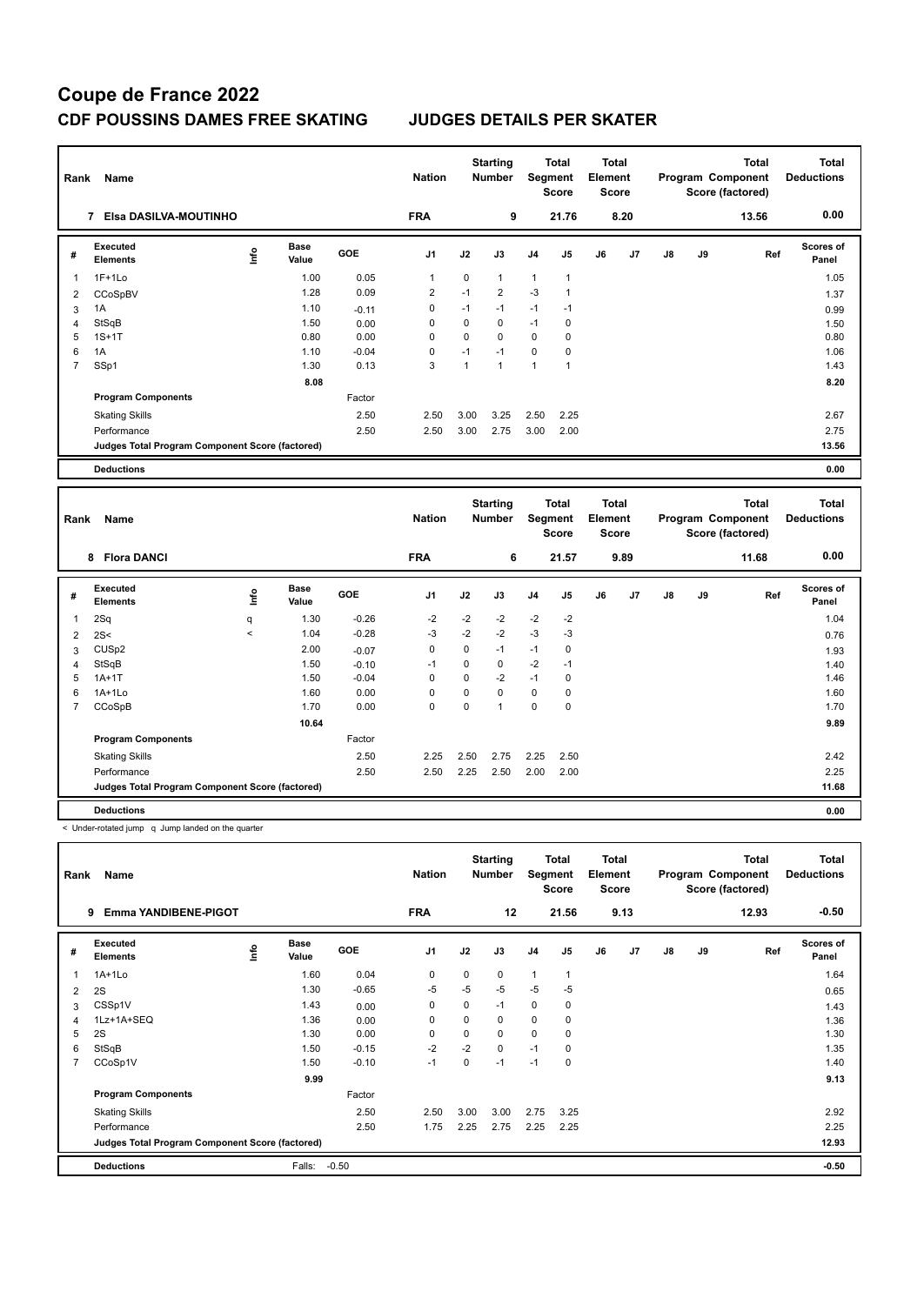| Rank           | Name                                            |      |                      |         | <b>Nation</b>  |             | <b>Starting</b><br><b>Number</b> | Segment        | <b>Total</b><br><b>Score</b> | <b>Total</b><br>Element<br><b>Score</b> |      |    |    | <b>Total</b><br><b>Program Component</b><br>Score (factored) | <b>Total</b><br><b>Deductions</b> |
|----------------|-------------------------------------------------|------|----------------------|---------|----------------|-------------|----------------------------------|----------------|------------------------------|-----------------------------------------|------|----|----|--------------------------------------------------------------|-----------------------------------|
| 10             | Serena BAKHABBAJ                                |      |                      |         | <b>FRA</b>     |             | 11                               |                | 20.75                        |                                         | 9.37 |    |    | 11.88                                                        | $-0.50$                           |
| #              | Executed<br><b>Elements</b>                     | lnfo | <b>Base</b><br>Value | GOE     | J <sub>1</sub> | J2          | J3                               | J <sub>4</sub> | J <sub>5</sub>               | J6                                      | J7   | J8 | J9 | Ref                                                          | <b>Scores of</b><br>Panel         |
|                | $1A+1T$                                         |      | 1.50                 | 0.00    | 0              | 0           | $\mathbf 0$                      | $\mathbf{1}$   | 0                            |                                         |      |    |    |                                                              | 1.50                              |
| $\overline{2}$ | 2S                                              |      | 1.30                 | $-0.13$ | $-1$           | $-1$        | $-1$                             | $-2$           | 0                            |                                         |      |    |    |                                                              | 1.17                              |
| 3              | StSqB                                           |      | 1.50                 | 0.00    | 0              | $\Omega$    | $\mathbf 0$                      | $-1$           | $\overline{1}$               |                                         |      |    |    |                                                              | 1.50                              |
| $\overline{4}$ | 1A                                              |      | 1.10                 | 0.00    | 0              | 0           | 0                                | 0              | 0                            |                                         |      |    |    |                                                              | 1.10                              |
| 5              | CCoSp2                                          |      | 2.50                 | $-1.00$ | $-3$           | $-4$        | $-4$                             | $-4$           | $-4$                         |                                         |      |    |    |                                                              | 1.50                              |
| 6              | $1F+1Lo$                                        |      | 1.00                 | 0.00    | 0              | $\mathbf 0$ | $-2$                             | $\mathbf 0$    | 0                            |                                         |      |    |    |                                                              | 1.00                              |
| $\overline{7}$ | SSp2                                            |      | 1.60                 | 0.00    | $\Omega$       | $\Omega$    | $\Omega$                         | $\mathbf{1}$   | $-1$                         |                                         |      |    |    |                                                              | 1.60                              |
|                |                                                 |      | 10.50                |         |                |             |                                  |                |                              |                                         |      |    |    |                                                              | 9.37                              |
|                | <b>Program Components</b>                       |      |                      | Factor  |                |             |                                  |                |                              |                                         |      |    |    |                                                              |                                   |
|                | <b>Skating Skills</b>                           |      |                      | 2.50    | 2.50           | 2.75        | 2.50                             | 2.25           | 2.25                         |                                         |      |    |    |                                                              | 2.42                              |
|                | Performance                                     |      |                      | 2.50    | 2.25           | 2.75        | 2.25                             | 2.50           | 2.25                         |                                         |      |    |    |                                                              | 2.33                              |
|                | Judges Total Program Component Score (factored) |      |                      |         |                |             |                                  |                |                              |                                         |      |    |    |                                                              | 11.88                             |
|                | <b>Deductions</b>                               |      | Falls:               | $-0.50$ |                |             |                                  |                |                              |                                         |      |    |    |                                                              | $-0.50$                           |
|                |                                                 |      |                      |         |                |             |                                  |                |                              |                                         |      |    |    |                                                              |                                   |
| Rank           | Name                                            |      |                      |         | <b>Nation</b>  |             | <b>Starting</b><br><b>Number</b> | Segment        | <b>Total</b><br><b>Score</b> | <b>Total</b><br>Element<br><b>Score</b> |      |    |    | <b>Total</b><br><b>Program Component</b><br>Score (factored) | <b>Total</b><br><b>Deductions</b> |
|                | <b>Miley ROLLAND</b><br>11                      |      |                      |         | <b>FRA</b>     |             | 5                                |                | 19.37                        |                                         | 9.54 |    |    | 10.83                                                        | $-1.00$                           |

| #              | Executed<br><b>Elements</b>                     | ۴ů | Base<br>Value | <b>GOE</b> | J <sub>1</sub> | J2   | J3   | J <sub>4</sub> | J <sub>5</sub> | J6 | J7 | J8 | J9 | Ref | Scores of<br>Panel |
|----------------|-------------------------------------------------|----|---------------|------------|----------------|------|------|----------------|----------------|----|----|----|----|-----|--------------------|
| $\mathbf{1}$   | $1A+1Lo$                                        |    | 1.60          | 0.00       | 0              | 0    | 0    | 0              | 0              |    |    |    |    |     | 1.60               |
| $\overline{2}$ | 2Loq                                            | q  | 1.70          | $-0.85$    | $-5$           | $-5$ | $-5$ | $-5$           | $-5$           |    |    |    |    |     | 0.85               |
| 3              | CCoSp2                                          |    | 2.50          | $-0.42$    | $-1$           | $-3$ | $-1$ | $-2$           | $-2$           |    |    |    |    |     | 2.08               |
| 4              | 2Sq                                             | q  | 1.30          | $-0.65$    | $-5$           | $-5$ | $-5$ | $-5$           | $-5$           |    |    |    |    |     | 0.65               |
| 5              | StSqB                                           |    | 1.50          | $-0.15$    | $-2$           | $-2$ | $-1$ | 0              | 0              |    |    |    |    |     | 1.35               |
| 6              | $1A+1T$                                         |    | 1.50          | $-0.26$    | $-2$           | $-2$ | $-3$ | $-2$           | $-3$           |    |    |    |    |     | 1.24               |
| $\overline{7}$ | CSSp1                                           |    | 1.90          | $-0.13$    | $-2$           | 0    | $-1$ | 1              | $-1$           |    |    |    |    |     | 1.77               |
|                |                                                 |    | 12.00         |            |                |      |      |                |                |    |    |    |    |     | 9.54               |
|                | <b>Program Components</b>                       |    |               | Factor     |                |      |      |                |                |    |    |    |    |     |                    |
|                | <b>Skating Skills</b>                           |    |               | 2.50       | 2.00           | 2.25 | 2.50 | 2.75           | 2.25           |    |    |    |    |     | 2.33               |
|                | Performance                                     |    |               | 2.50       | 1.50           | 2.00 | 2.25 | 2.00           | 2.00           |    |    |    |    |     | 2.00               |
|                | Judges Total Program Component Score (factored) |    |               |            |                |      |      |                |                |    |    |    |    |     | 10.83              |
|                | <b>Deductions</b>                               |    | Falls:        | $-1.00$    |                |      |      |                |                |    |    |    |    |     | $-1.00$            |

q Jump landed on the quarter

| Rank | Name<br><b>Héléna DEPERRIER</b><br>12           |         |                      |            |                |      | <b>Starting</b><br><b>Number</b> | Segment        | <b>Total</b><br><b>Score</b> | <b>Total</b><br>Element<br><b>Score</b> |      |    |    | <b>Total</b><br>Program Component<br>Score (factored) | <b>Total</b><br><b>Deductions</b> |
|------|-------------------------------------------------|---------|----------------------|------------|----------------|------|----------------------------------|----------------|------------------------------|-----------------------------------------|------|----|----|-------------------------------------------------------|-----------------------------------|
|      |                                                 |         |                      |            | <b>FRA</b>     |      | 16                               |                | 19.31                        |                                         | 9.06 |    |    | 11.25                                                 | $-1.00$                           |
| #    | Executed<br><b>Elements</b>                     | Info    | <b>Base</b><br>Value | <b>GOE</b> | J <sub>1</sub> | J2   | J3                               | J <sub>4</sub> | J <sub>5</sub>               | J6                                      | J7   | J8 | J9 | Ref                                                   | <b>Scores of</b><br>Panel         |
| 1    | SSp2                                            |         | 1.60                 | 0.27       | $\overline{2}$ | 1    | $\overline{2}$                   | $\mathbf{1}$   | $\overline{2}$               |                                         |      |    |    |                                                       | 1.87                              |
| 2    | 1F                                              |         | 0.50                 | 0.00       | $\mathbf 0$    | 0    | 0                                | 0              | 1                            |                                         |      |    |    |                                                       | 0.50                              |
| 3    | CCoSp2                                          |         | 2.50                 | $-0.08$    | 0              | $-1$ | 0                                | $-2$           | 0                            |                                         |      |    |    |                                                       | 2.42                              |
| 4    | 1A+1Lo                                          |         | 1.60                 | $-0.55$    | $-5$           | $-5$ | $-5$                             | $-5$           | $-5$                         |                                         |      |    |    |                                                       | 1.05                              |
| 5    | StSqB                                           |         | 1.50                 | $-0.30$    | $-3$           | $-1$ | $-1$                             | $-2$           | $-3$                         |                                         |      |    |    |                                                       | 1.20                              |
| 6    | 2S<                                             | $\prec$ | 1.04                 | $-0.52$    | $-5$           | $-5$ | $-5$                             | $-5$           | $-5$                         |                                         |      |    |    |                                                       | 0.52                              |
| 7    | $1A+1T$                                         |         | 1.50                 | 0.00       | $\mathbf 0$    | 0    | 0                                | $-1$           | 0                            |                                         |      |    |    |                                                       | 1.50                              |
|      |                                                 |         | 10.24                |            |                |      |                                  |                |                              |                                         |      |    |    |                                                       | 9.06                              |
|      | <b>Program Components</b>                       |         |                      | Factor     |                |      |                                  |                |                              |                                         |      |    |    |                                                       |                                   |
|      | <b>Skating Skills</b>                           |         |                      | 2.50       | 2.50           | 2.25 | 2.75                             | 2.75           | 2.25                         |                                         |      |    |    |                                                       | 2.50                              |
|      | Performance                                     |         |                      | 2.50       | 2.00           | 2.00 | 2.50                             | 2.00           | 1.75                         |                                         |      |    |    |                                                       | 2.00                              |
|      | Judges Total Program Component Score (factored) |         |                      |            |                |      |                                  |                |                              |                                         |      |    |    |                                                       | 11.25                             |
|      | <b>Deductions</b>                               |         | Falls:               | $-1.00$    |                |      |                                  |                |                              |                                         |      |    |    |                                                       | $-1.00$                           |
|      | .                                               |         |                      |            |                |      |                                  |                |                              |                                         |      |    |    |                                                       |                                   |

< Under-rotated jump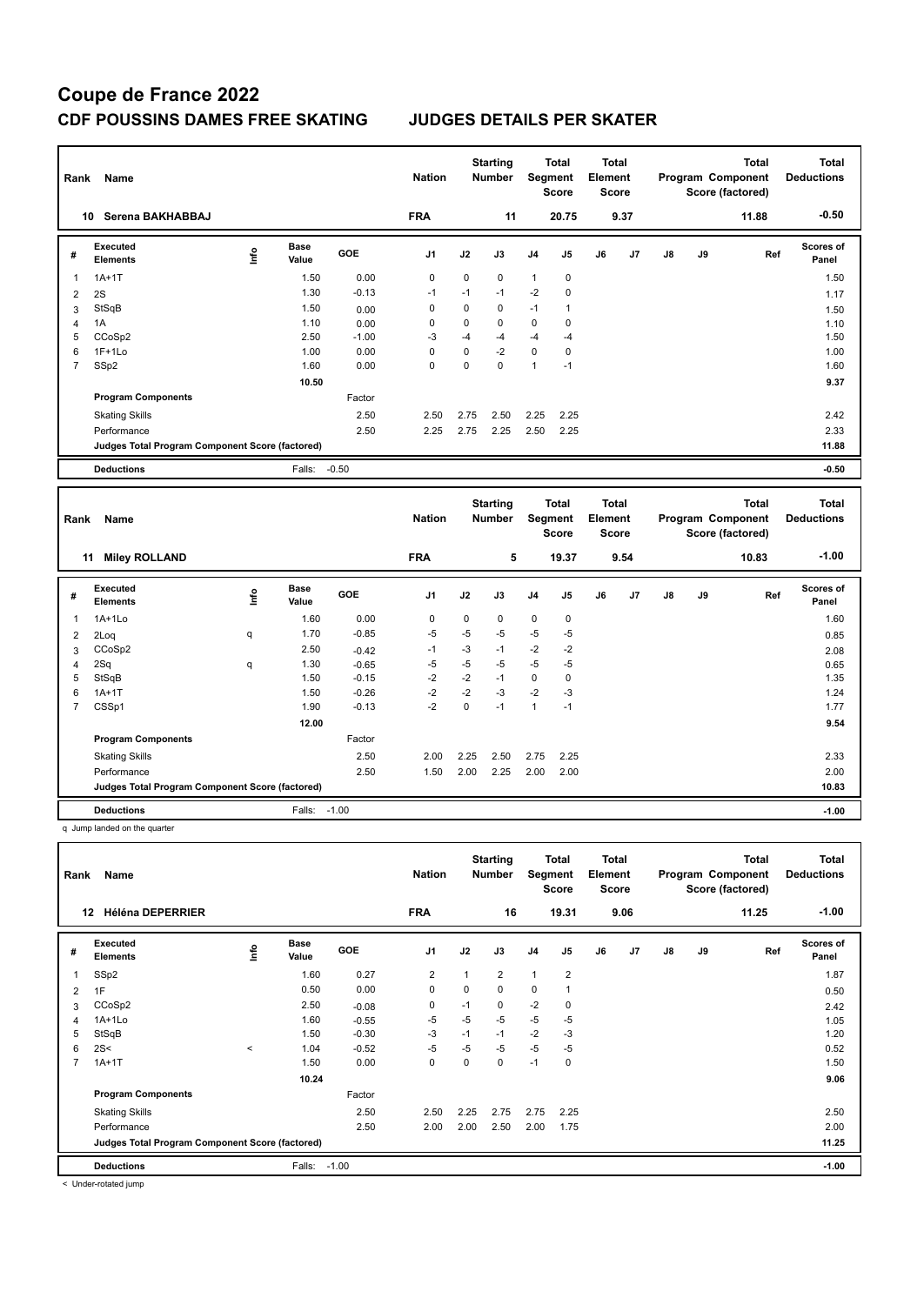| Rank<br>Name |                                                 |         |                      |            | <b>Nation</b>  |      | <b>Starting</b><br><b>Number</b> |                | Total<br>Segment<br><b>Score</b> | <b>Total</b><br>Element<br><b>Score</b> |                |    |    | <b>Total</b><br>Program Component<br>Score (factored) | <b>Total</b><br><b>Deductions</b> |
|--------------|-------------------------------------------------|---------|----------------------|------------|----------------|------|----------------------------------|----------------|----------------------------------|-----------------------------------------|----------------|----|----|-------------------------------------------------------|-----------------------------------|
|              | <b>Wendy LEAL</b><br>13                         |         |                      |            | <b>FRA</b>     |      | 10                               |                | 18.57                            |                                         | 6.89           |    |    | 11.68                                                 | 0.00                              |
| #            | <b>Executed</b><br><b>Elements</b>              | ١nf٥    | <b>Base</b><br>Value | <b>GOE</b> | J <sub>1</sub> | J2   | J3                               | J <sub>4</sub> | J <sub>5</sub>                   | J6                                      | J <sub>7</sub> | J8 | J9 | Ref                                                   | <b>Scores of</b><br>Panel         |
|              | $1A+1Lo$                                        |         | 1.60                 | 0.11       | 1              | 0    | $\mathbf{1}$                     | $\mathbf{1}$   | $\overline{1}$                   |                                         |                |    |    |                                                       | 1.71                              |
| 2            | CCoSp                                           |         | 0.00                 | 0.00       |                |      |                                  |                |                                  |                                         |                |    |    |                                                       | 0.00                              |
| 3            | 2S<                                             | $\prec$ | 1.04                 | $-0.31$    | $-3$           | $-3$ | $-3$                             | $-3$           | $-4$                             |                                         |                |    |    |                                                       | 0.73                              |
| 4            | CUSp1                                           |         | 1.70                 | $-0.23$    | $-2$           | $-1$ | $-1$                             | $-4$           | $-1$                             |                                         |                |    |    |                                                       | 1.47                              |
| 5            | $1A+1T$                                         |         | 1.50                 | 0.00       | 0              | 0    | 0                                | $-1$           | 0                                |                                         |                |    |    |                                                       | 1.50                              |
| 6            | 2S<<                                            | <<      | 0.40                 | $-0.17$    | $-4$           | $-5$ | $-4$                             | $-4$           | $-5$                             |                                         |                |    |    |                                                       | 0.23                              |
| 7            | StSqB                                           |         | 1.50                 | $-0.25$    | $-2$           | $-1$ | $-3$                             | $-1$           | $-2$                             |                                         |                |    |    |                                                       | 1.25                              |
|              |                                                 |         | 7.74                 |            |                |      |                                  |                |                                  |                                         |                |    |    |                                                       | 6.89                              |
|              | <b>Program Components</b>                       |         |                      | Factor     |                |      |                                  |                |                                  |                                         |                |    |    |                                                       |                                   |
|              | <b>Skating Skills</b>                           |         |                      | 2.50       | 2.25           | 2.00 | 2.50                             | 3.00           | 2.50                             |                                         |                |    |    |                                                       | 2.42                              |
|              | Performance                                     |         |                      | 2.50       | 2.25           | 2.25 | 2.25                             | 2.50           | 2.00                             |                                         |                |    |    |                                                       | 2.25                              |
|              | Judges Total Program Component Score (factored) |         |                      |            |                |      |                                  |                |                                  |                                         |                |    |    |                                                       | 11.68                             |
|              | <b>Deductions</b>                               |         |                      |            |                |      |                                  |                |                                  |                                         |                |    |    |                                                       | 0.00                              |

< Under-rotated jump << Downgraded jump

| Rank | Name                                            |      |                      |            | <b>Nation</b>  |      | <b>Starting</b><br><b>Number</b> |                | <b>Total</b><br>Segment<br><b>Score</b> | <b>Total</b><br>Element<br><b>Score</b> |                |    |    | <b>Total</b><br>Program Component<br>Score (factored) | <b>Total</b><br><b>Deductions</b> |
|------|-------------------------------------------------|------|----------------------|------------|----------------|------|----------------------------------|----------------|-----------------------------------------|-----------------------------------------|----------------|----|----|-------------------------------------------------------|-----------------------------------|
|      | <b>Louise DENIZART</b><br>14                    |      |                      |            | <b>FRA</b>     |      | 8                                |                | 17.59                                   |                                         | 6.63           |    |    | 11.46                                                 | $-0.50$                           |
| #    | Executed<br><b>Elements</b>                     | lnfo | <b>Base</b><br>Value | <b>GOE</b> | J <sub>1</sub> | J2   | J3                               | J <sub>4</sub> | J5                                      | J6                                      | J <sub>7</sub> | J8 | J9 | Ref                                                   | Scores of<br>Panel                |
| 1    | 1A                                              |      | 1.10                 | $-0.55$    | $-5$           | $-5$ | $-5$                             | $-5$           | $-5$                                    |                                         |                |    |    |                                                       | 0.55                              |
| 2    | $1F+1Lo$                                        |      | 1.00                 | 0.00       | 0              | 0    | 0                                | $\mathbf 0$    | 0                                       |                                         |                |    |    |                                                       | 1.00                              |
| 3    | CCoSpBV                                         |      | 1.28                 | $-0.13$    | $-1$           | $-1$ | $-2$                             | $-1$           | $-1$                                    |                                         |                |    |    |                                                       | 1.15                              |
| 4    | 1A                                              |      | 1.10                 | $-0.37$    | $-4$           | $-3$ | $-3$                             | $-3$           | $-4$                                    |                                         |                |    |    |                                                       | 0.73                              |
| 5    | StSqB                                           |      | 1.50                 | $-0.40$    | $-4$           | $-1$ | $-2$                             | $-4$           | $-2$                                    |                                         |                |    |    |                                                       | 1.10                              |
| 6    | $1S+1T$                                         |      | 0.80                 | 0.00       | 0              | 0    | 0                                | $\mathbf 0$    | 0                                       |                                         |                |    |    |                                                       | 0.80                              |
| 7    | <b>CUSpB</b>                                    |      | 1.50                 | $-0.20$    | $-2$           | $-1$ | $-2$                             | $-1$           | 0                                       |                                         |                |    |    |                                                       | 1.30                              |
|      |                                                 |      | 8.28                 |            |                |      |                                  |                |                                         |                                         |                |    |    |                                                       | 6.63                              |
|      | <b>Program Components</b>                       |      |                      | Factor     |                |      |                                  |                |                                         |                                         |                |    |    |                                                       |                                   |
|      | <b>Skating Skills</b>                           |      |                      | 2.50       | 2.00           | 3.00 | 2.25                             | 2.75           | 2.00                                    |                                         |                |    |    |                                                       | 2.33                              |
|      | Performance                                     |      |                      | 2.50       | 1.50           | 2.75 | 2.00                             | 2.75           | 2.00                                    |                                         |                |    |    |                                                       | 2.25                              |
|      | Judges Total Program Component Score (factored) |      |                      |            |                |      |                                  |                |                                         |                                         |                |    |    |                                                       | 11.46                             |
|      | <b>Deductions</b>                               |      | Falls:               | $-0.50$    |                |      |                                  |                |                                         |                                         |                |    |    |                                                       | $-0.50$                           |

| Name<br>Rank   |                                                 |      |                      |            | <b>Nation</b>  |             | <b>Starting</b><br><b>Number</b> | Segment        | <b>Total</b><br><b>Score</b> | Total<br>Element<br><b>Score</b> |      | <b>Total</b><br>Program Component<br>Score (factored) |    |       | <b>Total</b><br><b>Deductions</b> |
|----------------|-------------------------------------------------|------|----------------------|------------|----------------|-------------|----------------------------------|----------------|------------------------------|----------------------------------|------|-------------------------------------------------------|----|-------|-----------------------------------|
|                | <b>Roxane TROMMENSCHLAGER</b><br>15             |      |                      |            | <b>FRA</b>     |             | $\mathbf{2}$                     |                | 17.34                        |                                  | 5.46 |                                                       |    | 11.88 | 0.00                              |
| #              | Executed<br><b>Elements</b>                     | Info | <b>Base</b><br>Value | <b>GOE</b> | J <sub>1</sub> | J2          | J3                               | J <sub>4</sub> | J5                           | J6                               | J7   | $\mathsf{J}8$                                         | J9 | Ref   | Scores of<br>Panel                |
| 1              | 1A                                              |      | 1.10                 | 0.00       | $\mathbf 0$    | $\mathbf 0$ | $\mathbf 0$                      | $\mathbf 0$    | $\mathbf 0$                  |                                  |      |                                                       |    |       | 1.10                              |
| 2              | $1Lz+1T$                                        |      | 1.00                 | 0.02       | $\overline{1}$ | 1           | 0                                | 0              | 0                            |                                  |      |                                                       |    |       | 1.02                              |
| 3              | CCoSp                                           |      | 0.00                 | 0.00       |                |             |                                  |                |                              |                                  |      |                                                       |    |       | 0.00                              |
| 4              | $1F+1Lo$                                        |      | 1.00                 | 0.00       | 0              | 0           | 0                                | 1              | 0                            |                                  |      |                                                       |    |       | 1.00                              |
| 5              | 1Lz                                             |      | 0.60                 | $-0.02$    | $\mathbf 0$    | $\mathbf 0$ | $-1$                             | $\mathbf 0$    | $-1$                         |                                  |      |                                                       |    |       | 0.58                              |
| 6              | StSq                                            |      | 0.00                 | 0.00       |                |             |                                  |                |                              |                                  |      |                                                       |    |       | 0.00                              |
| $\overline{7}$ | SSp2                                            |      | 1.60                 | 0.16       | 1              | 1           | $\overline{1}$                   | 1              | 1                            |                                  |      |                                                       |    |       | 1.76                              |
|                |                                                 |      | 5.30                 |            |                |             |                                  |                |                              |                                  |      |                                                       |    |       | 5.46                              |
|                | <b>Program Components</b>                       |      |                      | Factor     |                |             |                                  |                |                              |                                  |      |                                                       |    |       |                                   |
|                | <b>Skating Skills</b>                           |      |                      | 2.50       | 2.25           | 2.50        | 2.50                             | 2.50           | 2.50                         |                                  |      |                                                       |    |       | 2.50                              |
|                | Performance                                     |      |                      | 2.50       | 2.50           | 2.25        | 2.00                             | 3.00           | 2.00                         |                                  |      |                                                       |    |       | 2.25                              |
|                | Judges Total Program Component Score (factored) |      |                      |            |                |             |                                  |                |                              |                                  |      |                                                       |    |       | 11.88                             |
|                | <b>Deductions</b>                               |      |                      |            |                |             |                                  |                |                              |                                  |      |                                                       |    |       | 0.00                              |